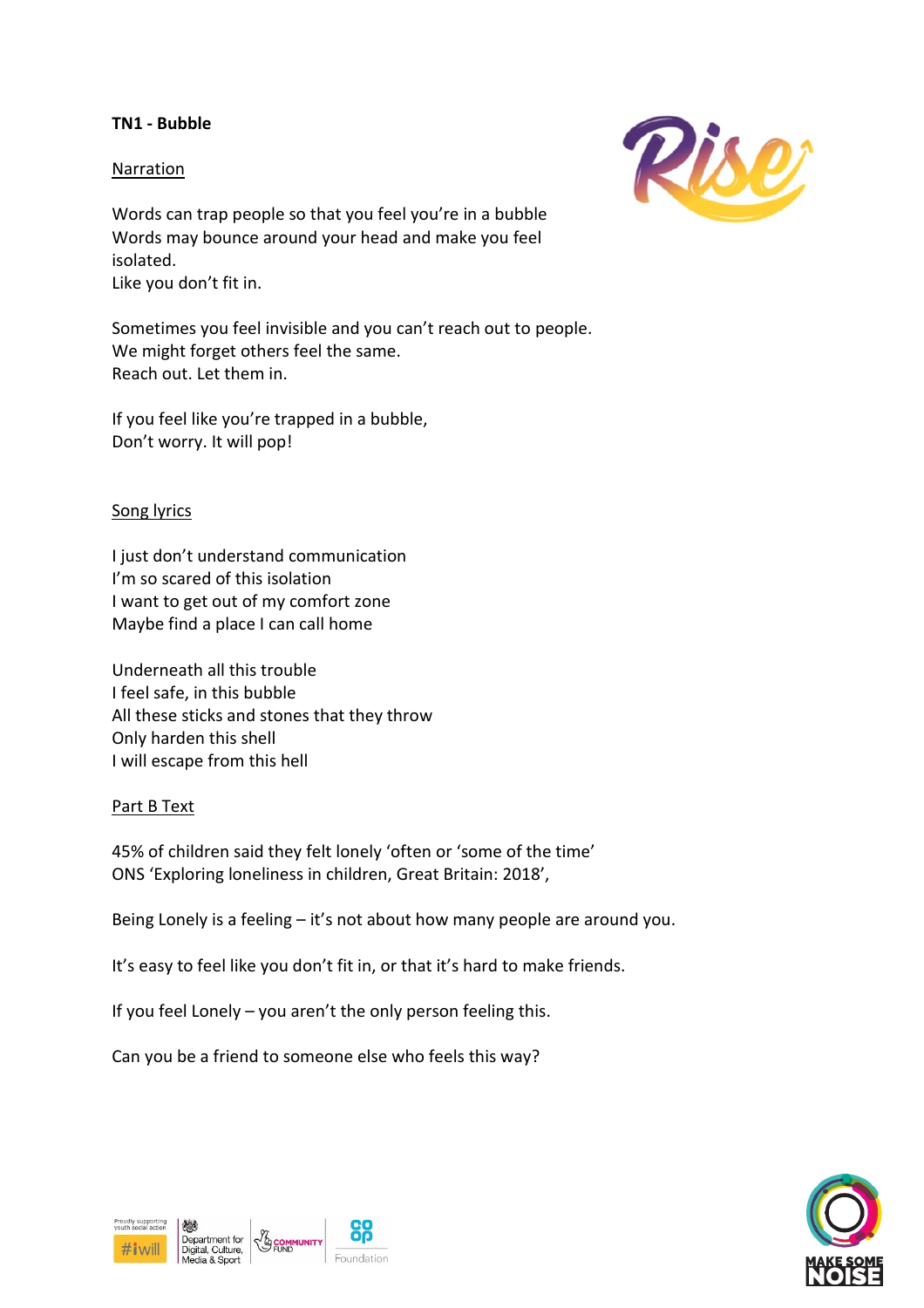# **TN2 - Grow**

# Narration

This was my place. This is where I felt comfortable. But I was dropped into a new world. I felt out of my depth, out of place. This space is enormous! Everything seemed so scary and I just wanted to hide. But I found other people. They were scared too. We realised we weren't alone. Together, we adventured out and things didn't seem so scary anymore. Bit by bit I learnt to grow. I helped others too! This is my place. This is where I grew to feel comfortable.

### Song lyrics

This was the place where I felt comfortable Now I feel out of my depth, out of place It all seems so scary I just want to hide Then I found others who felt the same

When I feel like I want to cry I try to keep my head up high

I am not alone Out of the dark Out of the shadows It all looks a little less scary now Bit by bit I learnt to grow

#### Part B Text

Going to a new school can be scary. What worries have you got about going?

'Just remember that everyone else there is scared too, so you're not the only one, all of the other people feel just as nervous, you'll just start getting to know each other and make new friends' – Connor Year 8

'Always stay true to yourself, be yourself and don't worry' - Lara Year 9

'The worst thing you can do is think that the school is going to be this massive, big, scary place where no one is going to be your friend, when in reality it's a fabulous place where you've got lots of friends' - Shea Year 8

'Try to be confident, even if you don't feel it all the time, it's easier to make friends' – Maja Year 7